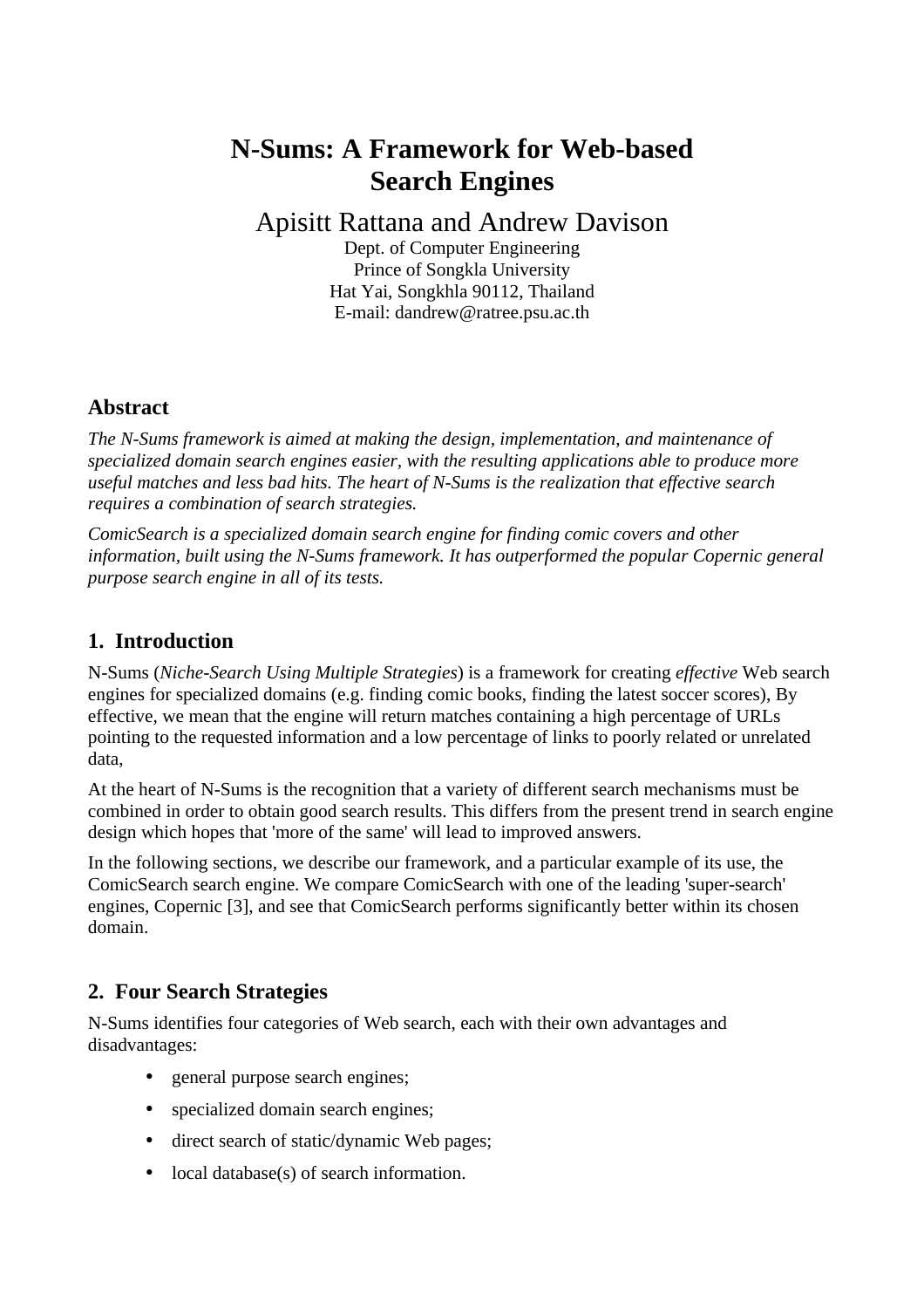N-Sums combines these to emphasize their positive features while reducing their negative ones.

#### **2.1. General Purpose Search Engines**

General purpose search engines, such as Google and AltaVista, possess many advantages: they have simple query interfaces (usually phrase-based, with boolean operators), results are presented in a structured format, typically including the match's title, a text summary, and a score, and their internal indexes are relatively current.

Also grouped into this category are 'super-search' engines, such as Copernic. Copernic passes a user's query onto 15 other search engines (e.g. Google, Hotbot), and collects their results. The main advantage of Copernic-like applications are their increased coverage of the Web by utilizing multiple engines.

Despite their utility, general purpose search engines have some problems. A common one is the weakness of their query languages (e.g. they almost never allow regular expressions). A consequence of poor query expressiveness is the increased chance of obtaining bad hits (URLs pointing to unrelated information). This is especially true if the queries contain common words (e.g. mad, action, battle) or words with different meanings in different contexts (e.g. wolverine, superman). Applications like Copernic make this problem worse by requiring users to formulate queries in a lowest common denominator notation that is understandable to all of their component engines. 'Super-search' engines also increase the possibility of duplicate hits even though they make some attempt to filter them out.

Another problem with general purpose search engines is the slow update frequency of their internal indexes, caused by the need to re-examine large parts of the Web. This update rate can be inadequate for some kinds of search, such as sports scores or cinema movie listings, which are highly transient.

General purpose search engines make a strong selling point of their Web coverage – Google currently advertises an index of over 1.3 billion pages (early March 2001). However, current estimates place the number of pages at between 3 and 4 billion, and growing rapidly [2]. General purpose search engines will never be able to index every page, and this will only become more apparent as the Web continues to grow.

The extensive coverage and weak query power of these engines means that numerous matches are returned (often in the 1000's). The engines attempt to score the matches, and supply summaries of the pages, to alleviate the user's feeling of being swamped by data. Even so, the user usually has to perform a manual, second search by scrolling through the returned matches, trying to select links which are really useful. At best this will require a reading of the summaries, at worst it involves downloading the full page for a result to examine it in detail; this is time-consuming and wasteful of resources.

#### **2.2. Specialized Domain Search Engines**

This kind of search engine focuses on a particular domain, a popular example being AuctionHawk (http://www.auctionhawk.com), a 'super-search' engine which limits its searches to online auctions. It passes its queries to the search engines attached to Ebay, Amazon, Yahoo, and over 100 other sites.

Advantages of specialized domain search engines include the reduction of bad hits since topics outside the domain are not examined, a potential for increased speed since the domain is smaller,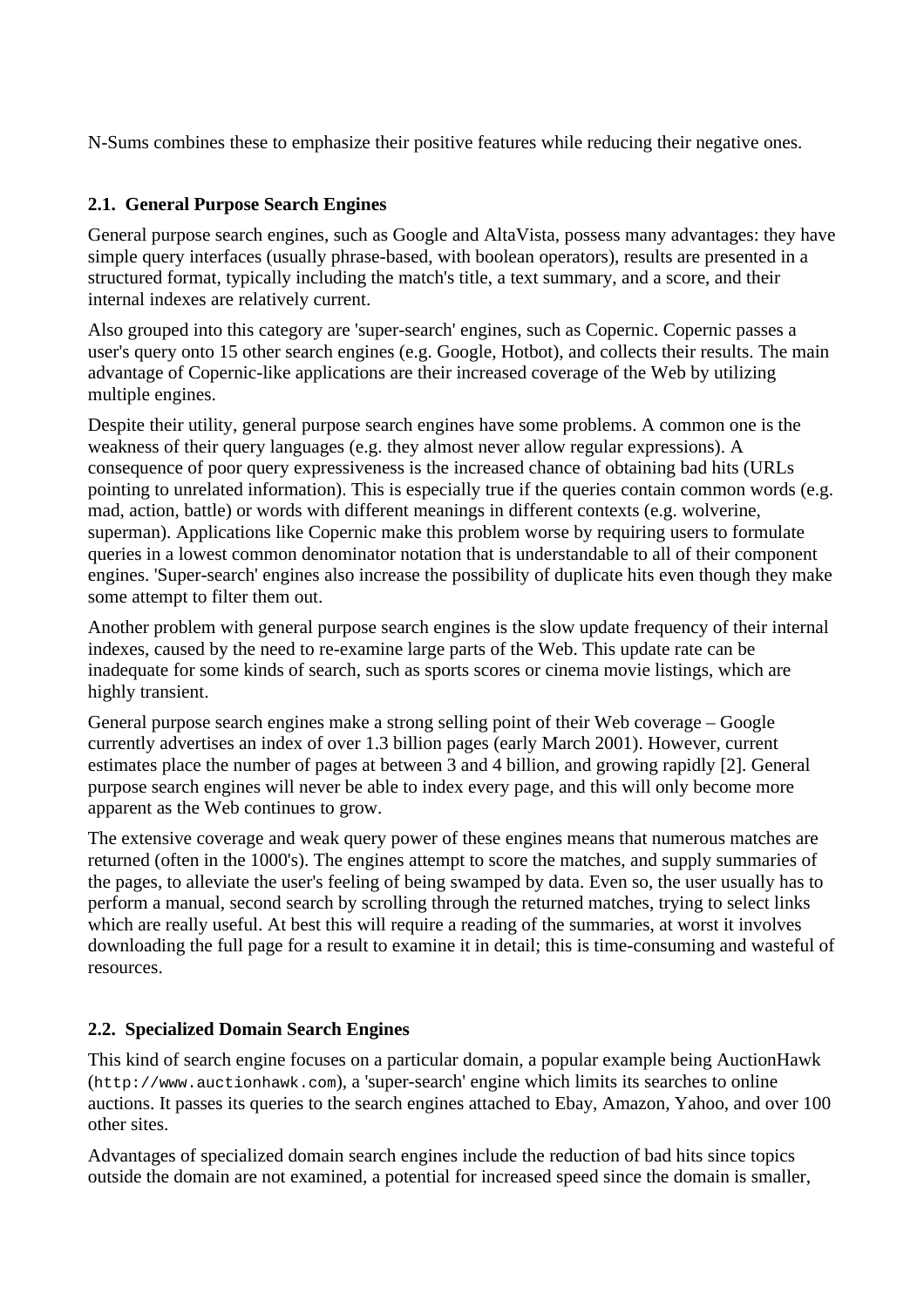and the likelihood that the domain's index is more current. The reduction in bad hits often means that a user will not have to carry out a second search of the results. A specialized domain offers the opportunity to refine the query language. For example, AuctionHawk allows searches to be restricted to auctions which include images.

An obvious problem with specialized domain search engines is that they may exclude certain kinds of data of interest to the user.

#### **2.3. Searching Web Pages Directly**

Directly searching Web pages is often overlooked since most pages do not hold collections of data. Examples which can be usefully searched include pages of recent sports scores, pages holding catalogs of images, and links pages.

Web pages of this kind can be divided into two groups: *static* and *dynamic*. Static Web pages are those where the information does not change, or changes very rarely. Web pages holding comic cover images are usually static, since covers do not change once published. Dynamic Web pages change frequently, as with pages holding soccer scores.

In fact, all Web pages change over time: perhaps they are reformatted or moved to another location. The static label is something of a fiction, but is still useful as it suggests that the repeated search of static Web pages can be replaced by the search of locally-held data extracted from those pages. This approach is examined in the next subsection.

An advantage of searching Web pages directly is the opportunity to tailor the search to the page format and content, and to filter the information more accurately. This requires tools which are not found in most programming languages, such as regular expressions for pattern matching on unstructured text, and the ability to parse HTML for searching over the structured parts of a page. Some research Web languages contain these capabilities [e.g. 6], and there are several Java classes that offer this functionality [1, 5].

A major drawback is the difficulty of writing search code that can handle unpredictable changes in the pages. Robust code should detect change, perhaps by comparing page metrics gathered during the current search (e.g. the page modification time, page size) against earlier values. Another drawback is the need to develop search code for each Web page under consideration.

#### **2.4. Local Storage of Search Information**

It is useful if the data in a static Web page is (manually) extracted and its contents and format converted to a local form. The advantages are that the engine designer can decide on the local data format and its search capabilities. The outcome is that the engine can quickly examine the local database rather than carry out network communication with many Web pages, each with their own format and search requirements.

A significant drawback is how to devise a data format that can encompass disparate Web pages. It must be succinct, but also easy to maintain. This latter point is required to handle the inevitable changes to the data, the addition of new sources, and the disappearance of others.

A local database may also be useful for simplifying the search of *dynamic* Web pages. For example, the database may contain the URLs of the pages together with the regular expressions for searching them. In effect, the database stores meta-level information about the pages, which is likely to change more slowly than the data itself.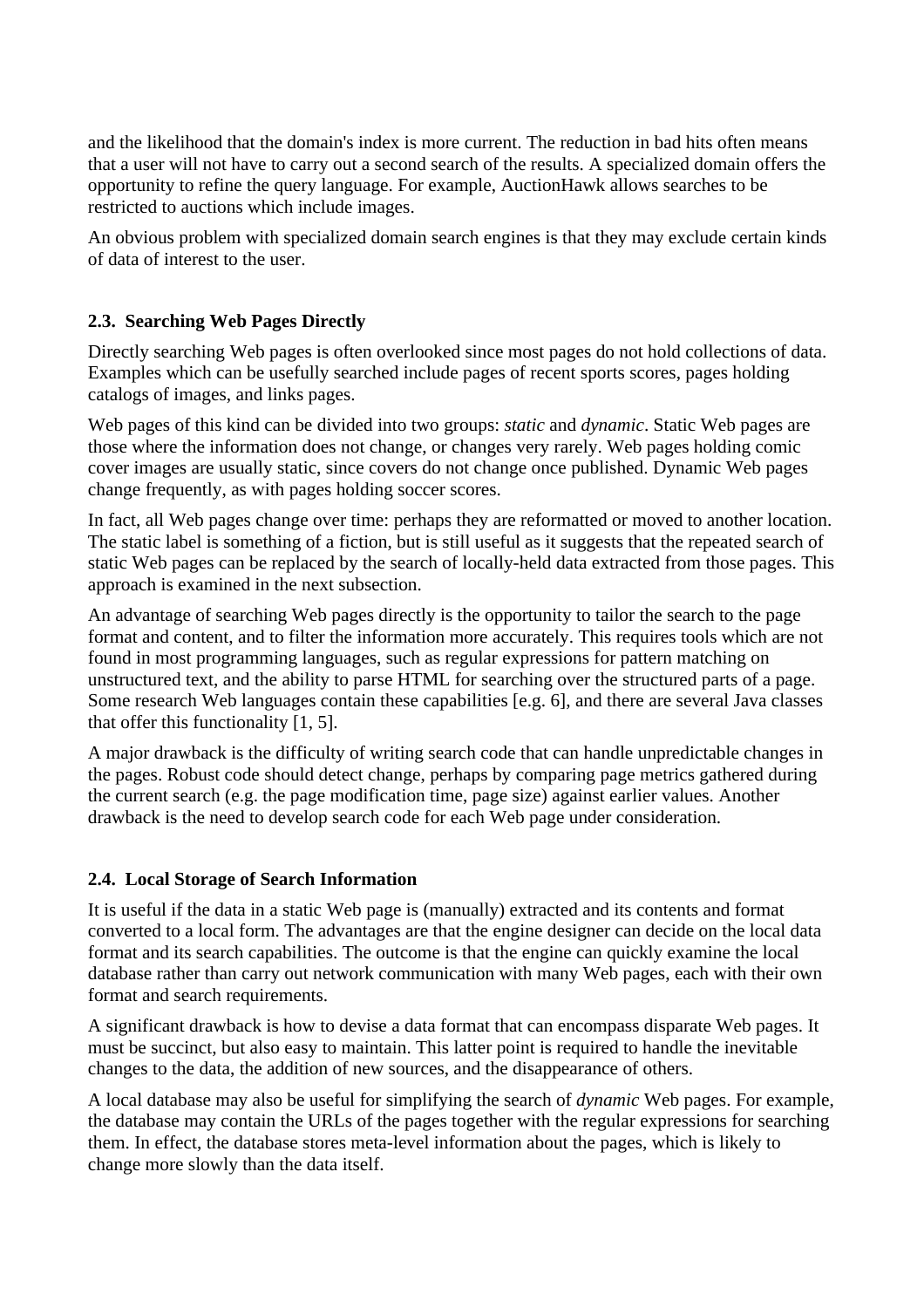### **3. Development Strategies**

In this section, we describe in overview how N-Sums is applied when designing, implementing, and maintaining a search engine.

#### **3.1. Design Issues**

A N-Sums search engine will usually employ one general purpose search engine to carry out a through global search as a backup to the specialized domain searches done by its other components. Crucial design elements for the general purpose and specialized domain searches are the development of suitable queries, and a way of judging (or scoring) the results they give. The primary aim is to develop queries and filters which reduce or eliminate the need for a second, manual search of the engine's results, and to remove the need to examine the results pages.

The process of query design is akin to the refinement of test cases in program validation. Queries must be formulated which adequately cover the search domain and test the various capabilities of the search engine. Disappointing results for the test queries can be utilized in two ways: the queries can be modified (e.g. by adding extra keywords), or the choice of search engine can be altered. This latter approach means that the designer should try out a range of engines. It may not be possible to modify the query in a satisfactory manner, due to the inherent limitations of the engine's query interface. In that situation, the results must be filtered after being returned.

For a general purpose search engine, a query must be complex enough to remove bad hits. When choosing specialized domain search engines, the goal is coverage. A single specialized domain engine will probably not be able to handle all the likely queries.

Designing the search of Web pages falls into two distinct categories, page retrieval and filtering. Filtering can be based on regular expression matching for unstructured text, parsing and regular expressions for more structured formats such as results tables.

#### **3.2. Implementation Issues**

A N-Sums application will typically employ one thread (or process) for each search component, and a further thread for the GUI interface. It will be necessary to coordinate the search threads when they are passing their results to the GUI and when the user presses the start or stop buttons for the searches. These requirements are easily addressed by programming in Java.

A real-world issue is network communication through a firewall; Java has support for proxies and user authentication. Most search engines accept information encoded using the HTTP GET protocol, but some forms-based engines require the POST protocol [4]. Both of these are supported by Java's networking classes.

#### **3.3. Maintenance Issues**

Maintenance is a pressing problem for search engines because of the dynamic nature of the Web. The application should include a utility for testing the liveness of its components. At the simplest level, the continued existence of the component search engines and Web pages must be monitored. A more complex task is to detect when they change. For search engines, the query and/or the results formats may change.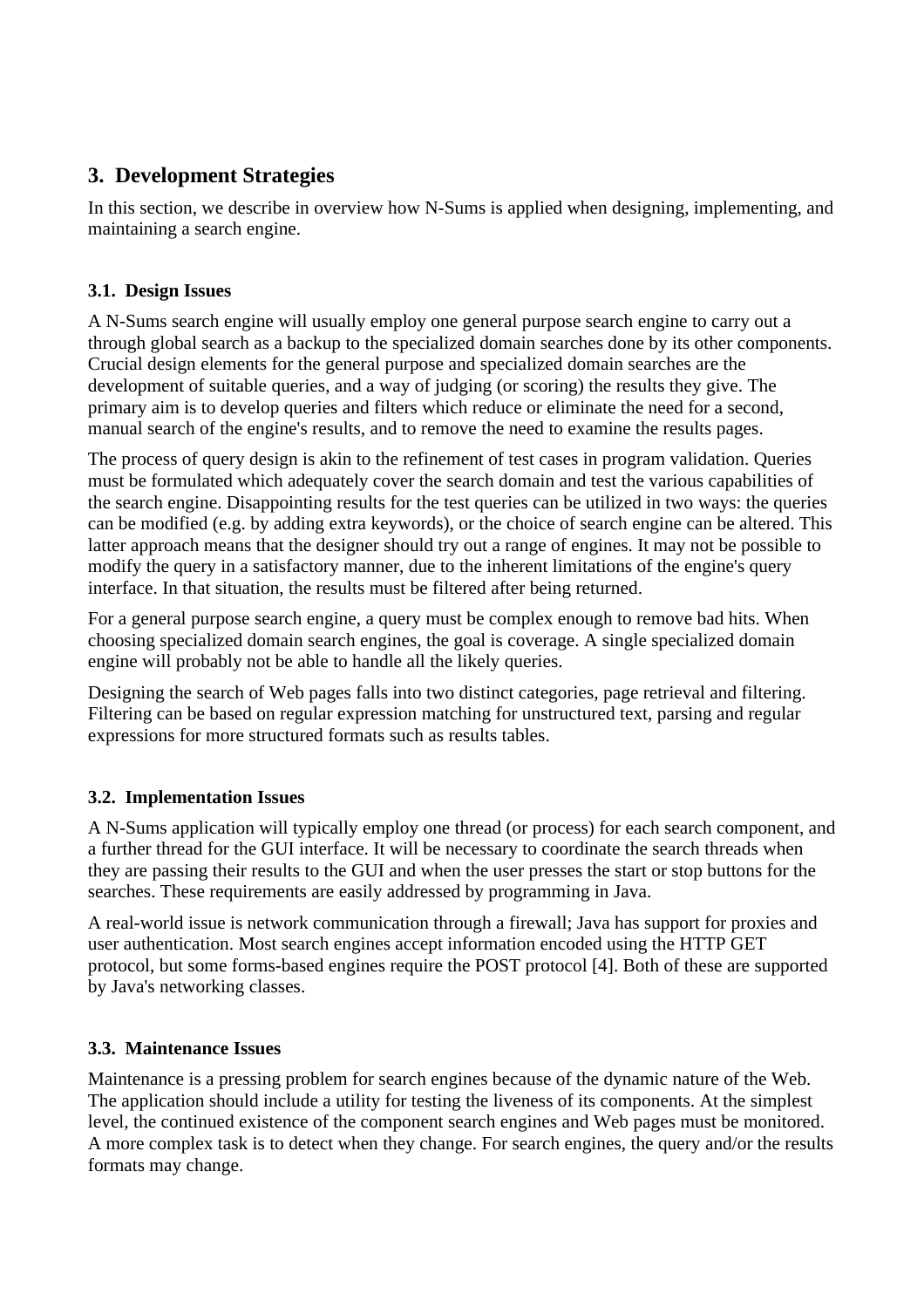A related point is the discovery of new sources of information, which requires repeated surveys of the Web.

### **4. ComicSearch**

ComicSearch finds information about comics – the user enters a comic title (or a phrase from the title) and issue number of interest, and the search engine returns a table of URLs. The user can click on a URL to open it in the system's default browser. The results of a query for "iron man" issue 1 are shown in Figure 1. "iron man" matches against all the comics which contain that phrase (e.g. "Giant-Size Iron Man"), but only details on the comics with the given issue number are returned.

| ComicSearch 1.0 |                                                      |                                                                         |                                 |  |  |  |  |  |  |
|-----------------|------------------------------------------------------|-------------------------------------------------------------------------|---------------------------------|--|--|--|--|--|--|
| <b>Issue</b>    | <b>Start Search</b><br>No.<br>liron man              | SS GG DB GCD AH<br><b>Sources</b><br><b>Stop Search</b><br><b>Reset</b> | $\overline{\mathbf{r}}$         |  |  |  |  |  |  |
| No.             | Web Title                                            | URL                                                                     | Source                          |  |  |  |  |  |  |
|                 | Iron Man1                                            | http://members.tripod.com/~shellhead/01.htm                             | <b>SS</b>                       |  |  |  |  |  |  |
|                 | Cave Comics - Iron Man #1                            | http://www.cavecomics.com/ironman.html                                  | GG                              |  |  |  |  |  |  |
|                 | Cave Comics - Iron Man #1                            | http://www.cavecomics.com/ironft.html                                   | GG                              |  |  |  |  |  |  |
|                 | Parnass - Die Kulturzeitschrift im Internet - Iron M | http://parnass.scram.de/parnass/neu 02 99/iron.htm                      | GG                              |  |  |  |  |  |  |
| 5               | Iron Man #1 For Sale                                 | http://www.comiclink.com/IronMan1VF+.htm                                | GG                              |  |  |  |  |  |  |
| 6               | FS: Iron Man #1, Archie, Early Star Wars + Others    | http://news.dinf.ne.jp/news/fi/fleamarket/books/comics/msq00040.ht      | GG                              |  |  |  |  |  |  |
|                 | Iron Man 1 Cover                                     | http://www.chivian.com/chivian/IronMan1.html                            | GG                              |  |  |  |  |  |  |
| 8               | Comics VE VO: Iron Man 1EL                           | http://perso.club-internet.fr/comicsvf/us/5.html                        | GG                              |  |  |  |  |  |  |
| 9               | IRON MAN 1 > Daniel HDR > Website                    | http://www.gibiland.net/danielhdr/im_1.htm                              | GG                              |  |  |  |  |  |  |
| 10              | Iron Man #1                                          | http://www.redrival.com/dcmarvel/im01.htm                               | GG                              |  |  |  |  |  |  |
| 11              | Iron Man 1/2                                         | http://195.12.228.253/big-tel/promos/wizard/wizhalfim.htm               | GG                              |  |  |  |  |  |  |
| 12              | Marvel Action Hour: Iron Man #1                      | http://195.12.228.253/big-tel/variants/marvelaven/marvahim1.htm         | GG                              |  |  |  |  |  |  |
| 13              | Iron Man 2020 1                                      | http://213.203.29.50/details.lasso?uniqueid=MRVIM20ZC1                  | GCD                             |  |  |  |  |  |  |
| 14              | Giant-Size Iron Man 1                                | http://213.203.29.50/details.lasso?uniqueid=MRVGSIMX81                  | GCD                             |  |  |  |  |  |  |
| 15              | Iron Man 1                                           | http://213.203.29.50/details.lasso?uniqueid=MRVIMN0WG1                  | GCD                             |  |  |  |  |  |  |
| 16              | Iron Man and Sub-Mariner 1                           | http://213.203.29.50/details.lasso?uniqueid=MRVIMSMWG1                  | GCD                             |  |  |  |  |  |  |
| 17              | Iron Man Special 1                                   | http://213.203.29.50/details.lasso?uniqueid=MRVIMSPWO1                  | GCD                             |  |  |  |  |  |  |
| 18              | Iron Man 1                                           | http://213.203.29.50/details.lasso?uniqueid=MITIMN0ZG1                  | GCD                             |  |  |  |  |  |  |
| 19              | Iron Man: The Iron Age 1                             | http://213.203.29.50/details.lasso?uniqueid=MRVIMIAZS1                  | GCD<br>$\overline{\phantom{a}}$ |  |  |  |  |  |  |

*Figure 1. ComicSearch Results for "iron man" 1.*

ComicSearch is primarily aimed at US comics produced during the so-called Golden, Silver, and Bronze ages (roughly 1939 – 1970). These comics are the main concern of collectors. ComicSearch is based on a similar search engine, MCCSE, which concentrated on the Marvel Comic publishing company [7].

Google is used as the general purpose search engine, and acts as a backup to three specialized domain search engines, AuctionHawk, the Grand Comic Database (GCD,

http://213.203.29.50/), and the search engine at Nick Simon's Marvel Silver Age site (http://www.geocities.com/Area51/Zone/4414/index.html). GCD stores author and artist information on over 64,000 comics, but has many gaps in its data, some errors, and a poor selection of cover images. It is also somewhat daunting for non-technical users due to its complex query interface. Nick Simon's site focuses on a single US publisher, Marvel, and a particular era (about 1956 to 1970), but is very comprehensive within those boundaries.

ComicSearch comes with a small database of useful comic sites (currently about 40). For each site, a list is given of the comic titles which can be found there, together with issue numbers and URLs. However, storing a single URL for each issue would quickly lead to a very large database. Instead, a format was designed around storing issue *ranges* and URL *patterns* using place-holders. For example: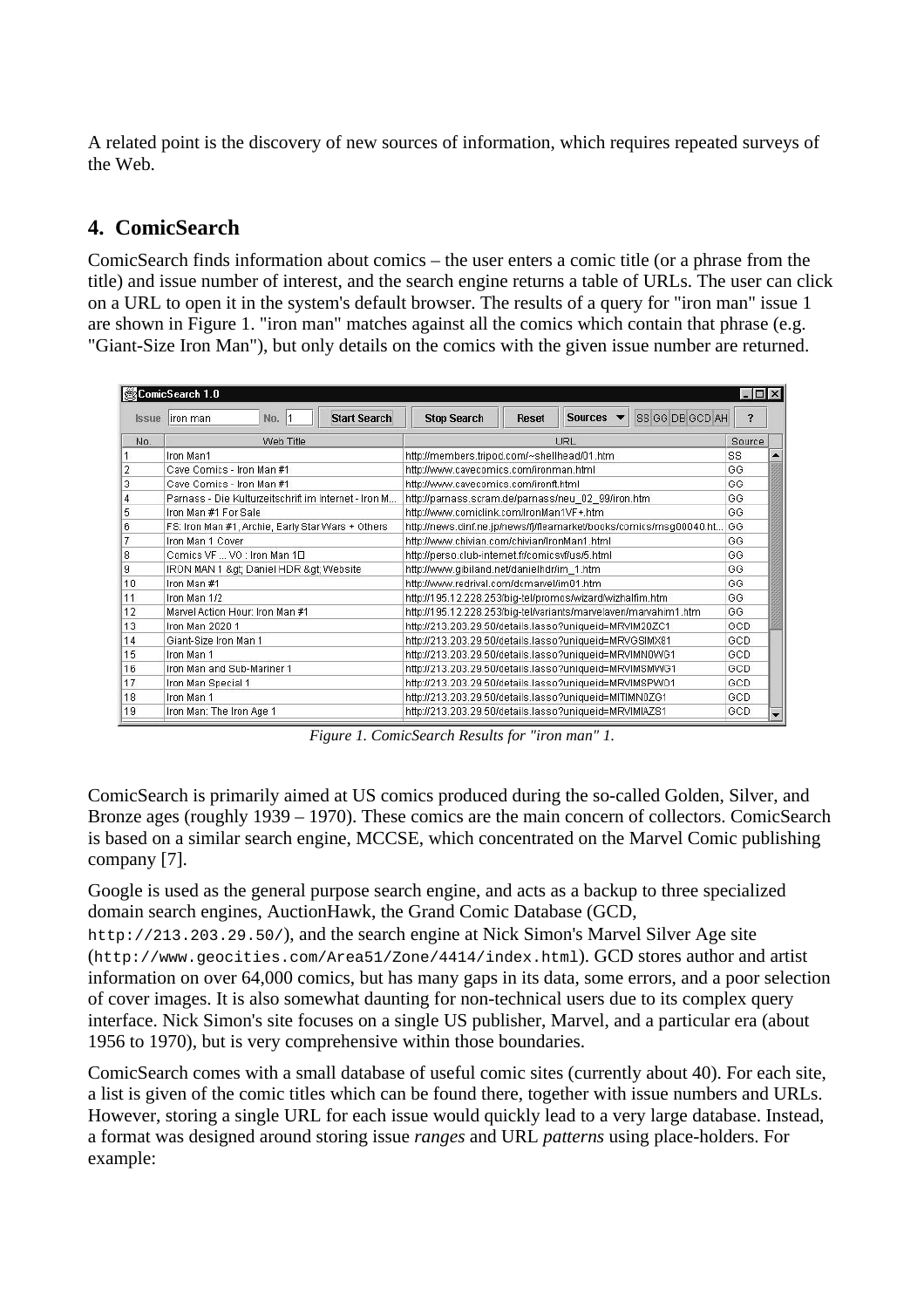Title: The Mighty Banana Issues: 1 5 7 9-205 1004 imageURL: http://foo.com/mb\*\*.html

These three lines represent 201 URLs for comics. At run time, ComicSearch substitutes the issue number for the place-holding \*'s in the image URL, left-padding it with 0's if necessary. A search for "The Mighty Banana" issue 7 will return the URL http://foo.com/mb07.html. Issues with more than two digits are substituted with no padding (e.g. http://foo.com/mb1004.html).

The database format was designed to be understandable by its users, the intention being that they could extend it. The online documentation for ComicSearch encourages users to submit their information by e-mail for inclusion in future releases of the application.

ComicSearch utilizes Java threads to query its component search engines and local database. An important aspect of the threads is the filtering of the results returned by the engines. For example, the Google thread uses a regular expression based on the comic title followed by spaces or letters or a '#' and then the issue number. This relatively simple pattern is applied to the title lines of the Google results, and filters out 50-70% of the bad hits on average, compared with the unfiltered results. ComicSearch employs the SteveSoft regular expression class [2] for this, although much can be achieved with Java's String class alone. The number of good hits filtered out is typically quite small, about 5%. A similar technique is used in the AuctionHawk thread, but was unnecessary in the GCD and Nick Simon threads due to their accuracy.

A specially coded networking class lets ComicSearch operate through proxies/firewalls, and deals with user authentication.

There are no secondary searches of the results by visiting their Web pages. The success of the filters makes this extra step unnecessary. Also there is no direct searching of Web pages. Since the comic sites are quite static, their details were converted into database entries.

The specialized domain search engines do not return duplicate URLs since they search in different places on the Web, but Google does occasionally return a few hits found by the others. The removal of duplicate URLs from the results table would be straightforward, but is not currently carried out. However, the *contents* of the results pages do often overlap, but this is not seen as a bad thing – it is quite useful to have repeated information, images, etc. from different sources, to allow comparisons between them. For example in figure 1, the results rows 1, 2, 3, 5, 7, 8, 9, 10, 15, and 18 all refer to the same comic, but the details on the pages vary, such as where to buy the comic, it's cost, the publication history, and the cover image size and quality.

ComicSearch was made freely available over the Internet in March 2001. It can be obtained from http://fivedots.coe.psu.ac.th/~ad/ComicSearch/readme.html.

### **5. Comparisons with Copernic**

We have run extensive tests of ComicSearch and compared them with Copernic, the popular 'supersearch' engine (http://www.copernic.com).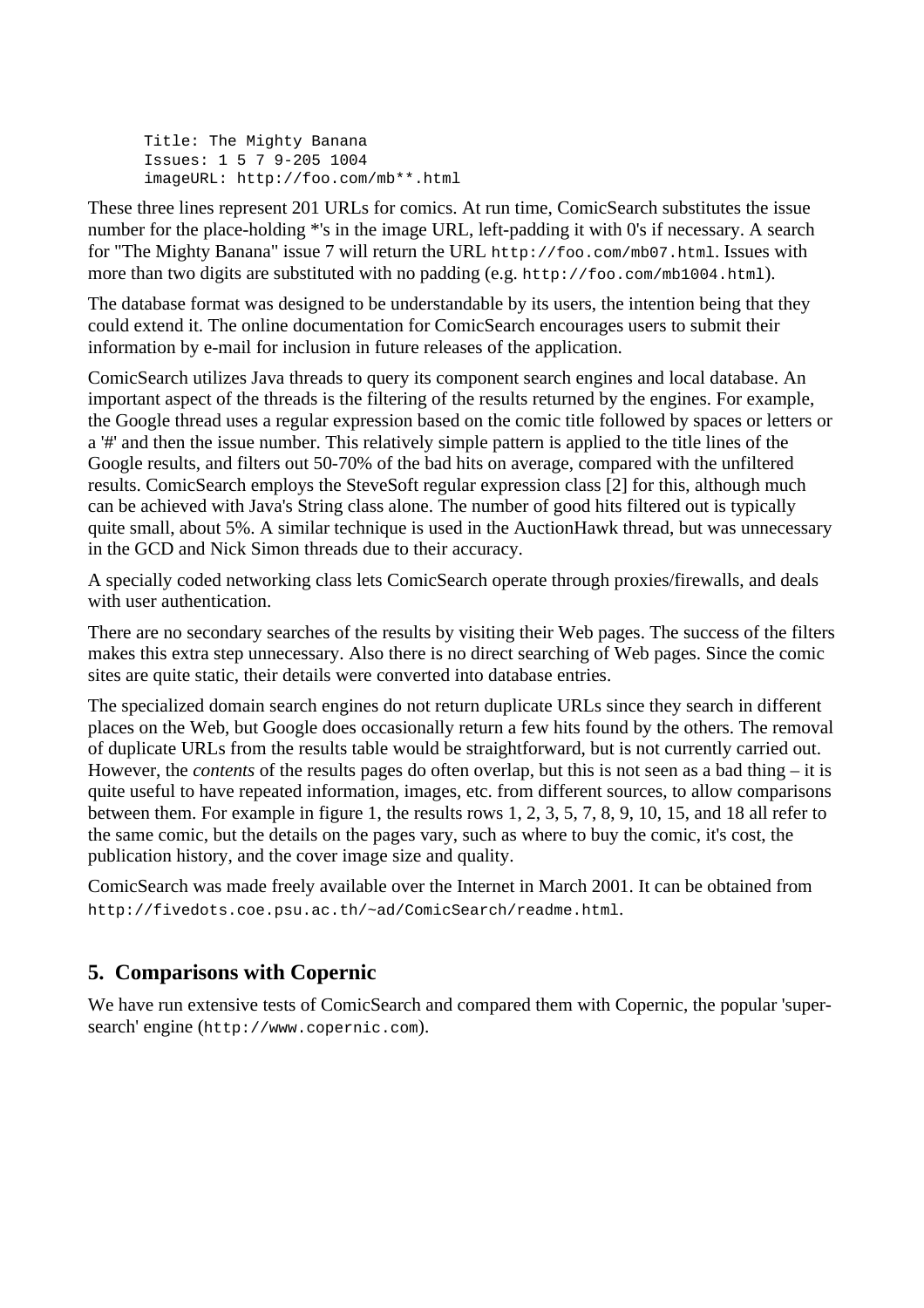| <b>Partial Title and</b><br><i>issue no.</i> | No. of<br>exact<br>matches | Rows where the<br>exact matches<br>occur | No. of<br>related<br>matches | No. of<br>unrelated<br>matches | Total no.<br>of matches |
|----------------------------------------------|----------------------------|------------------------------------------|------------------------------|--------------------------------|-------------------------|
| <b>Wolverine 1</b>                           |                            | 32                                       | 27                           | 40                             | 68                      |
| <b>Superman 100</b>                          | 2                          | 2, 7                                     | 10                           | 35                             | 47                      |
| <b>Spider-man 122</b>                        | $\overline{4}$             | 1, 22, 28, 40                            | 17                           | 45                             | 66                      |
| <b>Mad 99</b>                                | $\Omega$                   |                                          | $\Omega$                     | 58                             | 58                      |
| <b>Green Lantern 59</b>                      | $\overline{1}$             | 3                                        | 26                           | 23                             | 50                      |
| <b>Flash 13</b>                              | $\Omega$                   |                                          |                              | 70                             | 71                      |

*Table 1. Copernic results for six queries.*

Table 1 shows six typical comic queries, the number of exact matches, related matches, unrelated matches, and the total number of matches returned by Copernic. An exact match is a URL to a page which describes a comic containing the partial title string with the given issue number, related matches are URLs to pages about the general comic or its characters. Unrelated matches have nothing to do with the comic. The 'rows' column gives the row positions of the exact matches in Copernic's output after it had been sorted into decreasing order by score. The query input was a (partial) comic title and issue number, separated by a space.

| <b>Partial Title and</b><br><i>issue no.</i> | No. of<br>exact<br>matches | <b>Sources which</b><br>supplied the<br>exact matches | No. of<br>related<br>matches | No. of<br>unrelated<br>matches | Total no.<br>of matches |
|----------------------------------------------|----------------------------|-------------------------------------------------------|------------------------------|--------------------------------|-------------------------|
| <b>Wolverine 1</b>                           | 37                         | $GG/18$ , AH $/13$ ,<br>GCD/6                         | $\overline{4}$               | 3                              | 43                      |
| <b>Superman 100</b>                          | 10                         | $AH/4$ , $DB/3$ ,<br>$GG/2$ , $GCD/1$                 | $\Omega$                     | $\theta$                       | 10                      |
| <b>Spider-man 122</b>                        | 9                          | $GCD/3$ , $GG/3$ ,<br>$DB/2$ , AH $/1$                | $\Omega$                     | $\Omega$                       | 9                       |
| <b>Mad 99</b>                                | 3                          | $GG/2$ , $DB/1$                                       | $\Omega$                     | $\overline{2}$                 | 5                       |
| <b>Green Lantern 59</b>                      | 8                          | $DB/3$ , $GCD/3$ ,<br>AH/2                            | $\Omega$                     | $\Omega$                       | 8                       |
| <b>Flash 13</b>                              | 11                         | $DB/4$ , $GCD/3$ ,<br>$GG/3$ , AH $/1$                | $\Omega$                     | 19                             | 30                      |

*Table 2. ComicSearch results for six queries.*

Table 2 shows the same queries processed by ComicSearch. A 'rows' column is not included, partly because the output from ComicSearch is ordered nondeterministically due to its threaded behaviour. The other reason is that the exact matches almost always appear before the related or unrelated ones, a consequence of the slow response rate of Google. Instead, a 'sources' column is given, which details the number of exact matches contributed by each search thread. AH is AuctionHawk, DB is the local database, GCD is the Grand Comic Database, GG is Google, and NS is Nick Simon's site.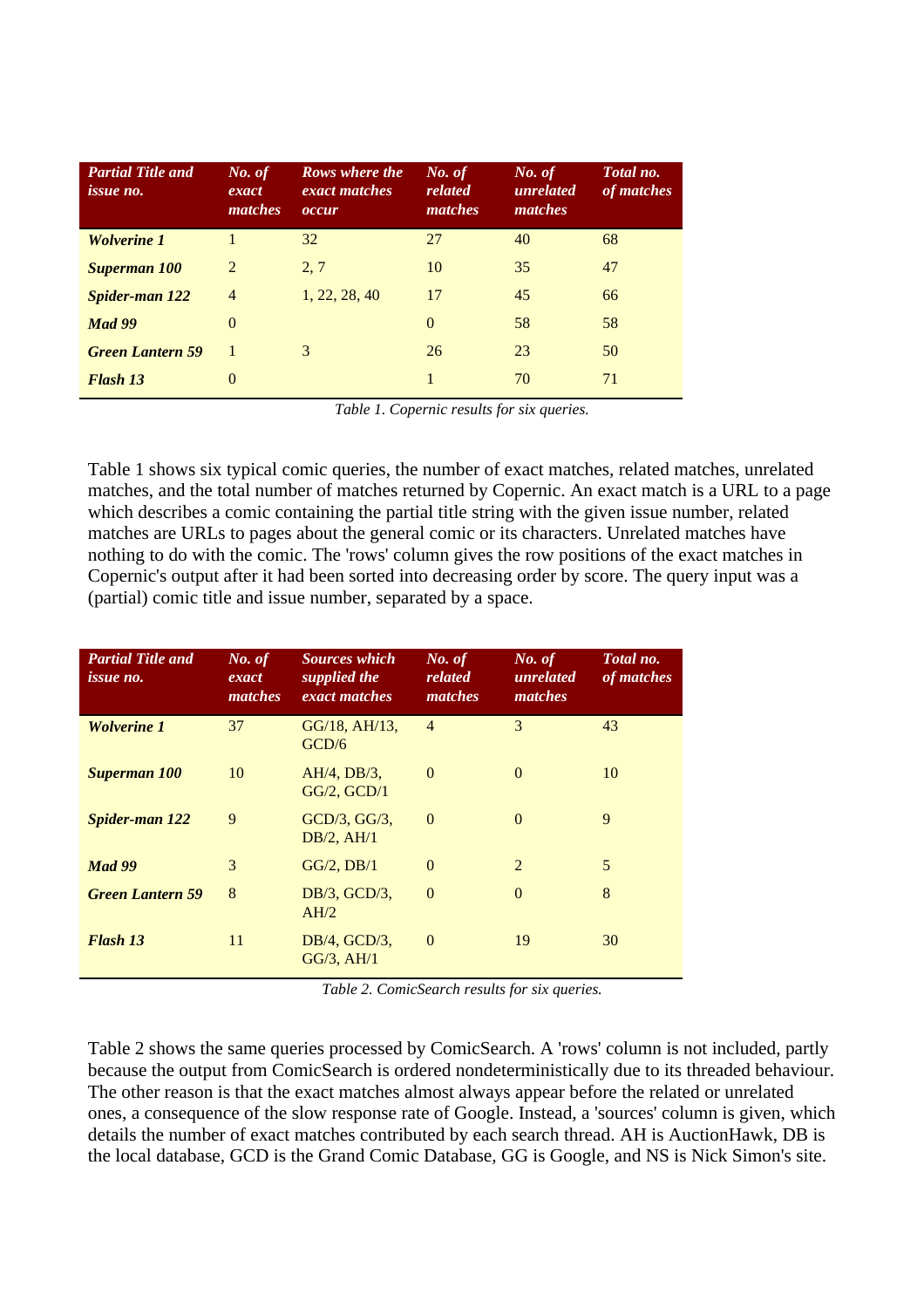ComicSearch produces fewer results than Copernic, but the quality is higher; quality can be measured as the percentage of exact matches in the total number of matches. Another indicator is the coverage of the exact matches. Queries such as "flash 13" can match on many different comics which use the word "flash" in their titles, and different volumes within the same comic title. ComicSearch frequently returns at least one link to each of these possibilities.

The presence of so many unrelated matches in Copernic's output can make using it quite tiresome: finding the best URLs frequently involves a lengthy study of the 50 or more results. This indicates that usability is as much affected by the number of bad hits as the number of good ones.

The number of unrelated matches generated by Copernic points to a difficulty when searching for comics using general purpose search engines – comic titles regularly use common words such as 'flash' and 'mad'. Even a word like 'wolverine' has a number of meanings; in this instance, a US football team and the Canadian animal.

ComicSearch is helped *and* hindered by the presence of Google, which accounts for all the unrelated matches, but also occasionally turns up exact matches missed by the other searches. Fortunately, the number of unrelated matches from Google is significantly reduced by having ComicSearch filter its results.

The local database contributes exact matches in almost all the example queries, but its success depends on the choice of queries. AuctionHawk returns exact matches quite often, but this depends on the auctions currently in progress; when an auction finishes, the information will disappear soon after. Nick Simon's search engine does not return anything for the test queries, but this is because the titles and issues are outside its range of interest. GCD information can sometimes be rather brief.

### **6. Conclusions**

The N-Sums framework rests on the idea that effective search engines for specific domains (e.g. comics, soccer scores) are best designed using a combination of search strategies. These utilize:

- general purpose search engines;
- specialized domain search engines;
- direct search of static/dynamic Web pages;
- local database(s) of search information.

We described how these different approaches have consequences for the design, implementation, and maintenance of the resulting search engine.

We used the N-Sums framework to build ComicSearch, a search engine focussing on US comics from the 1940's to the 1970's. It performs significantly better than general purpose search engines due to its multi-faceted approach to finding results. ComicSearch was made freely available on the Web in March 2001.

Our future work will utilize N-Sums to build three more search engines: one for finding celebrity mailing addresses, one for returning the latest soccer scores for any team, and a tool for finding online resources for computing textbooks (e.g. slides, software, exercises). We expect that these efforts will indicate further avenues for the refinement of N-Sums.